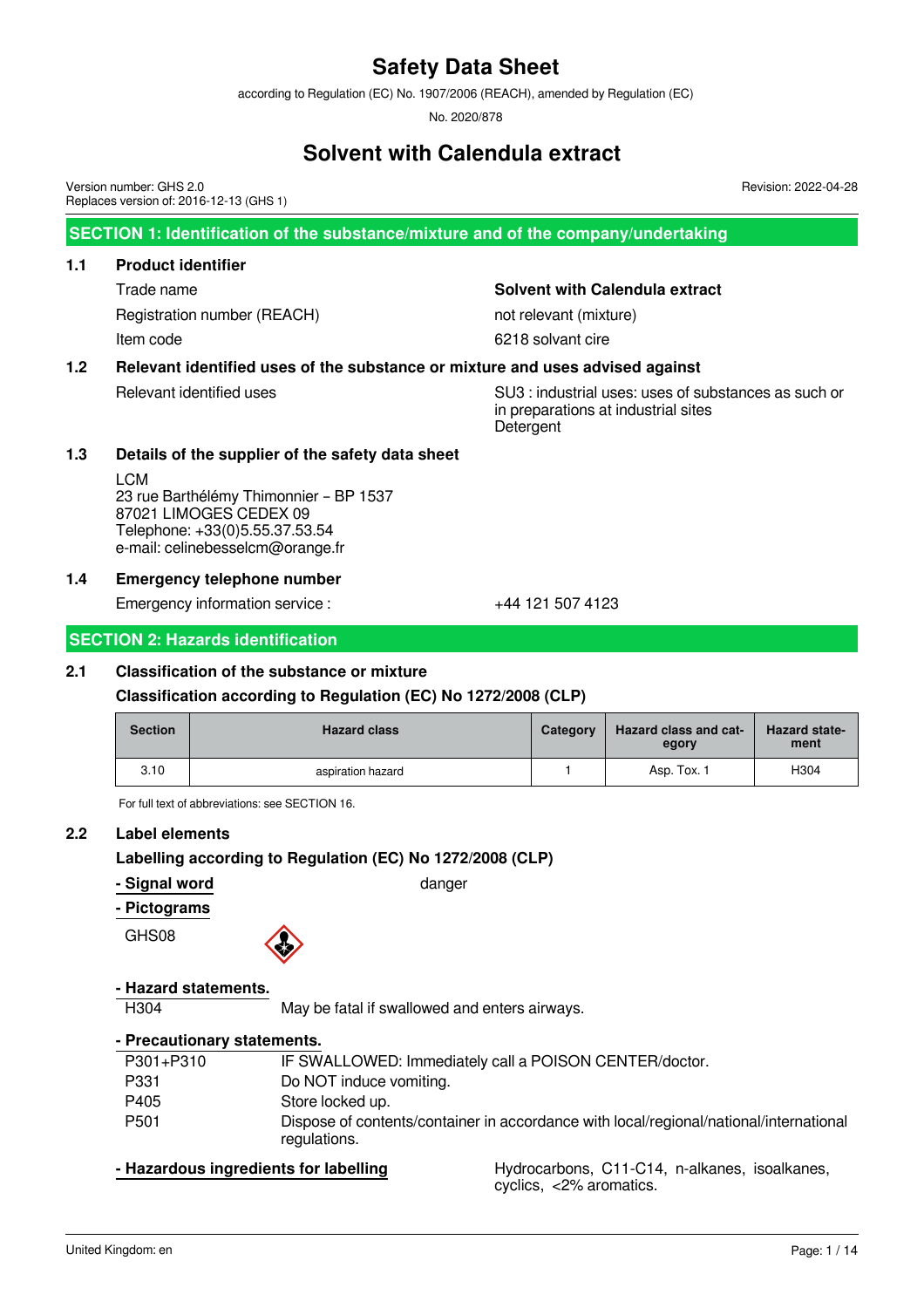according to Regulation (EC) No. 1907/2006 (REACH), amended by Regulation (EC)

No. 2020/878

### **Solvent with Calendula extract**

Version number: GHS 2.0 Replaces version of: 2016-12-13 (GHS 1)

#### **2.3 Other hazards**

There is no additional information.

#### **SECTION 3: Composition/information on ingredients**

#### **3.1 Substances**

Not relevant (mixture)

#### **3.2 Mixtures**

Description of the mixture

| Name of substance                                                                     | <b>Identifier</b>                                                      | $Wt\%$    | <b>Classification acc. to GHS</b> | <b>Pictograms</b> | <b>Notes</b> |
|---------------------------------------------------------------------------------------|------------------------------------------------------------------------|-----------|-----------------------------------|-------------------|--------------|
| Hydrocarbons, C11-C14,<br>n-alkanes, isoalkanes,<br>cyclics, $\langle 2\%$ aromatics. | EC No<br>$926 - 141 - 6$<br>REACH Reg. No<br>01-2119456620-43-<br>XXXX | $\geq$ 90 | Asp. Tox. 1 / H304                | <b>REGISTER</b>   |              |

For full text of abbreviations: see SECTION 16.

#### **SECTION 4: First aid measures**

#### **4.1 Description of first aid measures**

#### **General notes**

Do not leave affected person unattended. Remove victim out of the danger area. Keep affected person warm, still and covered. Take off immediately all contaminated clothing. In all cases of doubt, or when symptoms persist, seek medical advice. In case of unconsciousness place person in the recovery position. Never give anything by mouth.

#### **Following inhalation**

If breathing is irregular or stopped, immediately seek medical assistance and start first aid actions. Provide fresh air.

#### **Following skin contact**

Wash with plenty of soap and water.

#### **Following eye contact**

Remove contact lenses, if present and easy to do. Continue rinsing. Irrigate copiously with clean, fresh water for at least 10 minutes, holding the eyelids apart.

#### **Following ingestion**

Rinse mouth with water (only if the person is conscious). Do NOT induce vomiting.

#### **4.2 Most important symptoms and effects, both acute and delayed**

Symptoms and effects are not known to date.

#### **4.3 Indication of any immediate medical attention and special treatment needed**

None.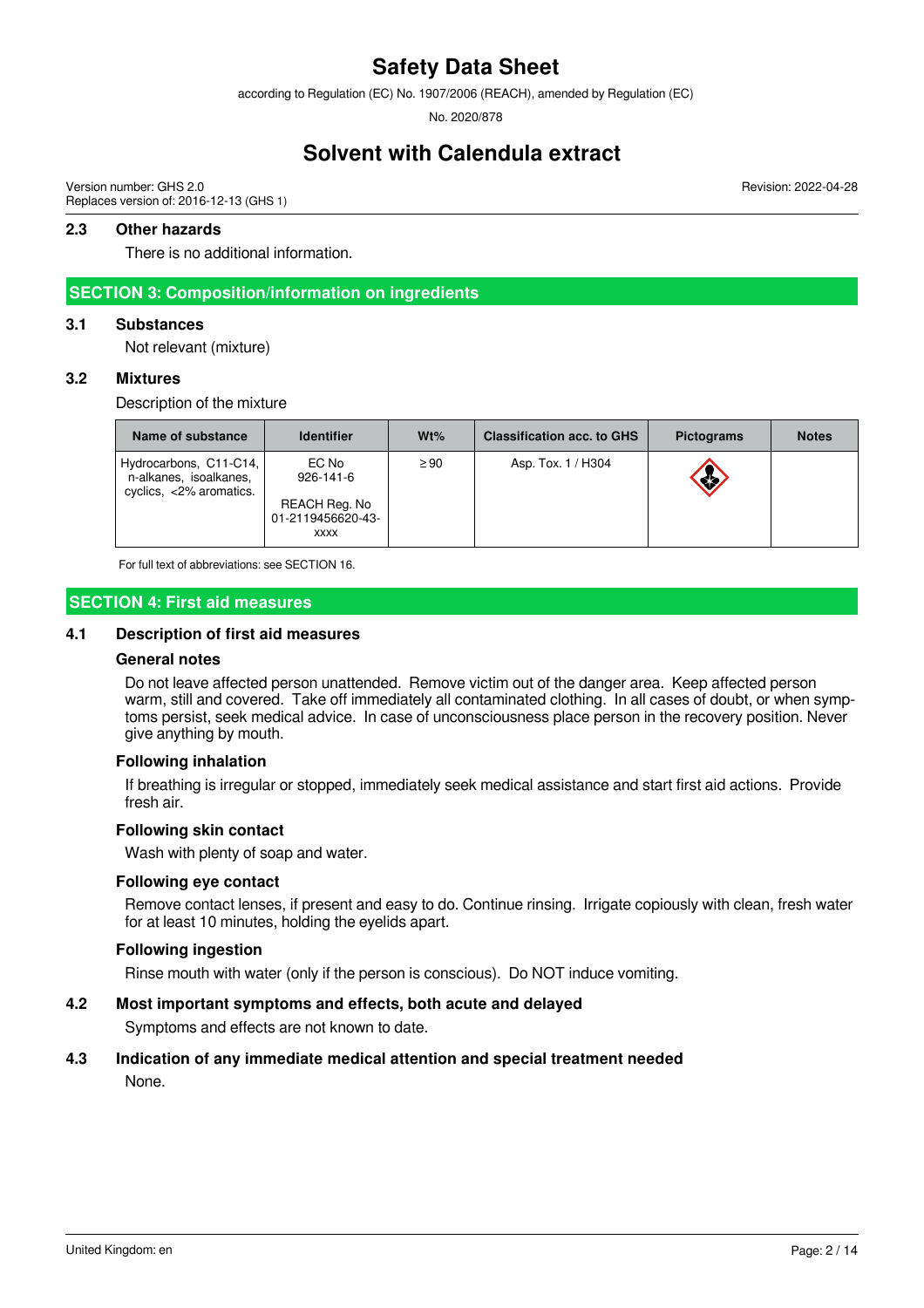according to Regulation (EC) No. 1907/2006 (REACH), amended by Regulation (EC)

No. 2020/878

### **Solvent with Calendula extract**

Version number: GHS 2.0 Replaces version of: 2016-12-13 (GHS 1)

#### **SECTION 5: Firefighting measures**

#### **5.1 Extinguishing media**

#### **Suitable extinguishing media**

Water spray, BC-powder, Carbon dioxide (CO2)

#### **Unsuitable extinguishing media**

Water jet

#### **5.2 Special hazards arising from the substance or mixture**

None.

#### **5.3 Advice for firefighters**

In case of fire and/or explosion do not breathe fumes. Co-ordinate firefighting measures to the fire surroundings. Do not allow firefighting water to enter drains or water courses. Collect contaminated firefighting water separately. Fight fire with normal precautions from a reasonable distance.

#### **SECTION 6: Accidental release measures**

#### **6.1 Personal precautions, protective equipment and emergency procedures**

#### **For non-emergency personnel**

Remove persons to safety.

#### **For emergency responders**

Wear breathing apparatus if exposed to vapours/dust/spray/gases.

#### **6.2 Environmental precautions**

Keep away from drains, surface and ground water. Retain contaminated washing water and dispose of it.

#### **6.3 Methods and material for containment and cleaning up**

#### **Advice on how to contain a spill**

Covering of drains

#### **Advice on how to clean up a spill**

Wipe up with absorbent material (e.g. cloth, fleece). Collect spillage: sawdust, kieselgur (diatomite), sand, universal binder

#### **Appropriate containment techniques**

Use of adsorbent materials.

#### **Other information relating to spills and releases**

Place in appropriate containers for disposal. Ventilate affected area.

#### **6.4 Reference to other sections**

Personal protective equipment: see section 8. Incompatible materials: see section 10. Disposal considerations: see section 13.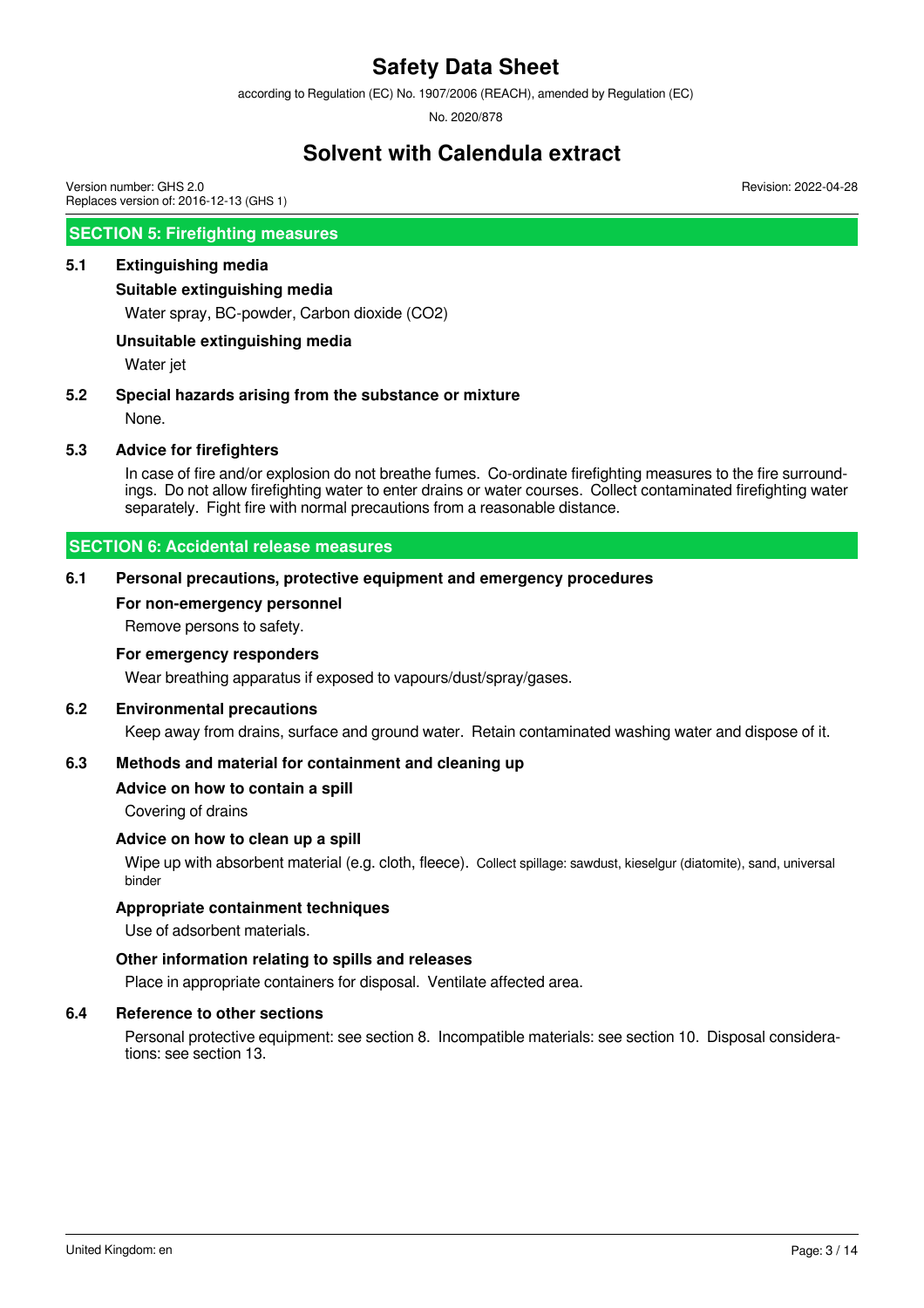according to Regulation (EC) No. 1907/2006 (REACH), amended by Regulation (EC)

No. 2020/878

### **Solvent with Calendula extract**

Revision: 2022-04-28

Version number: GHS 2.0 Replaces version of: 2016-12-13 (GHS 1)

#### **SECTION 7: Handling and storage**

#### **7.1 Precautions for safe handling**

#### **Recommendations**

#### **- Measures to prevent fire as well as aerosol and dust generation**

Use local and general ventilation. Use only in well-ventilated areas.

#### **Advice on general occupational hygiene**

Wash hands after use. Do not eat, drink and smoke in work areas. Remove contaminated clothing and protective equipment before entering eating areas. Never keep food or drink in the vicinity of chemicals. Never place chemicals in containers that are normally used for food or drink. Keep away from food, drink and animal feedingstuffs.

#### **7.2 Conditions for safe storage, including any incompatibilities**

Observe hints for combined storage.

#### **7.3 Specific end use(s)**

See section 16 for a general overview.

#### **SECTION 8: Exposure controls/personal protection**

#### **8.1 Control parameters**

This information is not available.

#### **8.2 Exposure controls**

#### **Appropriate engineering controls**

General ventilation.

#### **Individual protection measures (personal protective equipment)**

#### **Eye/face protection**

Wear eye protection. Use of waterproof type goggles.

#### **Skin protection**

#### **- Hand protection**

Wear suitable gloves. Chemical protection gloves are suitable, which are tested according to EN 374. Check leak-tightness/impermeability prior to use. In the case of wanting to use the gloves again, clean them before taking off and air them well. For special purposes, it is recommended to check the resistance to chemicals of the protective gloves mentioned above together with the supplier of these gloves.

#### **- Other protection measures**

Take recovery periods for skin regeneration. Preventive skin protection (barrier creams/ointments) is recommended. Wash hands thoroughly after handling.

#### **Respiratory protection**

Type: A-P2 (combined filters against particles and organic gases and vapours, colour code: Brown/White). Type: ABEK-P2 (combined filters against gases, vapours and particles, colour code: Brown/Grey/Yellow/ Green/White).

#### **Environmental exposure controls**

Use appropriate container to avoid environmental contamination. Keep away from drains, surface and ground water.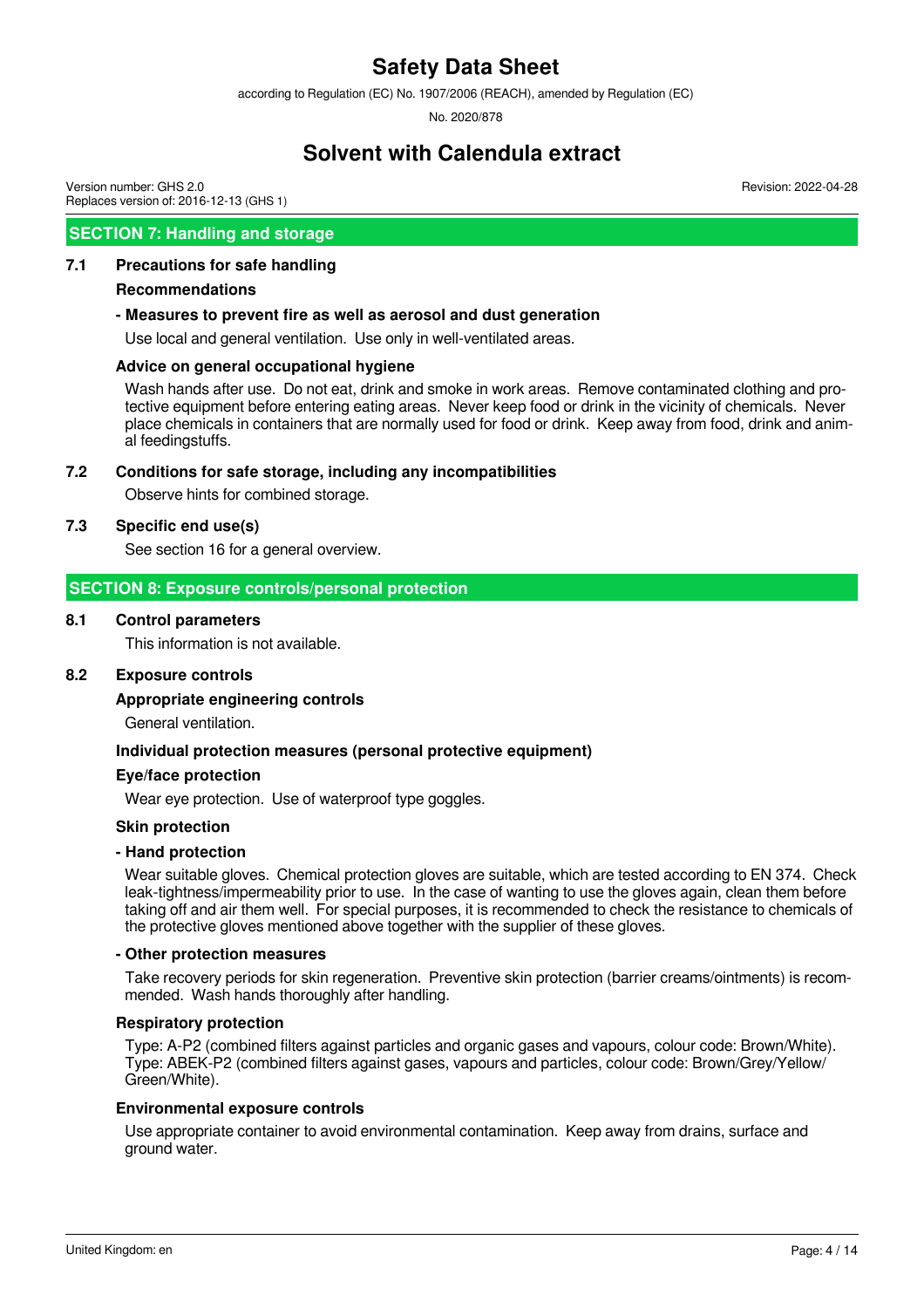according to Regulation (EC) No. 1907/2006 (REACH), amended by Regulation (EC)

No. 2020/878

### **Solvent with Calendula extract**

Version number: GHS 2.0 Replaces version of: 2016-12-13 (GHS 1)

Revision: 2022-04-28

## **SECTION 9: Physical and chemical properties 9.1 Information on basic physical and chemical properties** Physical state liquid liquid Colour colourless to yellow Odour characteristic Melting point/freezing point not determined Boiling point or initial boiling point and boiling range not determined Flammability (solid, gas) not relevant (fluid) Lower and upper explosion limit not determined Flash point does not contain any ingredient having a flashpoint < 60 ° C (Article 14 of the CLP Regulation) Decomposition temperature not relevant pH (value) not determined Kinematic viscosity not determined Solubility(ies) Water solubility and the matter of the matter of the matter of the matter of the matter of the matter of the matter of the matter of the matter of the matter of the matter of the matter of the matter of the matter of the m Partition coefficient Partition coefficient n-octanol/water (log value) this information is not available Density and/or relative density Density **Density** not determined Relative vapour density information on this property is not available Particle characteristics extending this information is not available

#### **9.2 Other information**

There is no additional information.

### **SECTION 10: Stability and reactivity**

#### **10.1 Reactivity**

Concerning incompatibility: see below "Conditions to avoid" and "Incompatible materials".

### **10.2 Chemical stability**

See below "Conditions to avoid".

#### **10.3 Possibility of hazardous reactions**

No known hazardous reactions.

#### **10.4 Conditions to avoid**

There are no specific conditions known which have to be avoided.

#### **10.5 Incompatible materials**

**Oxidisers**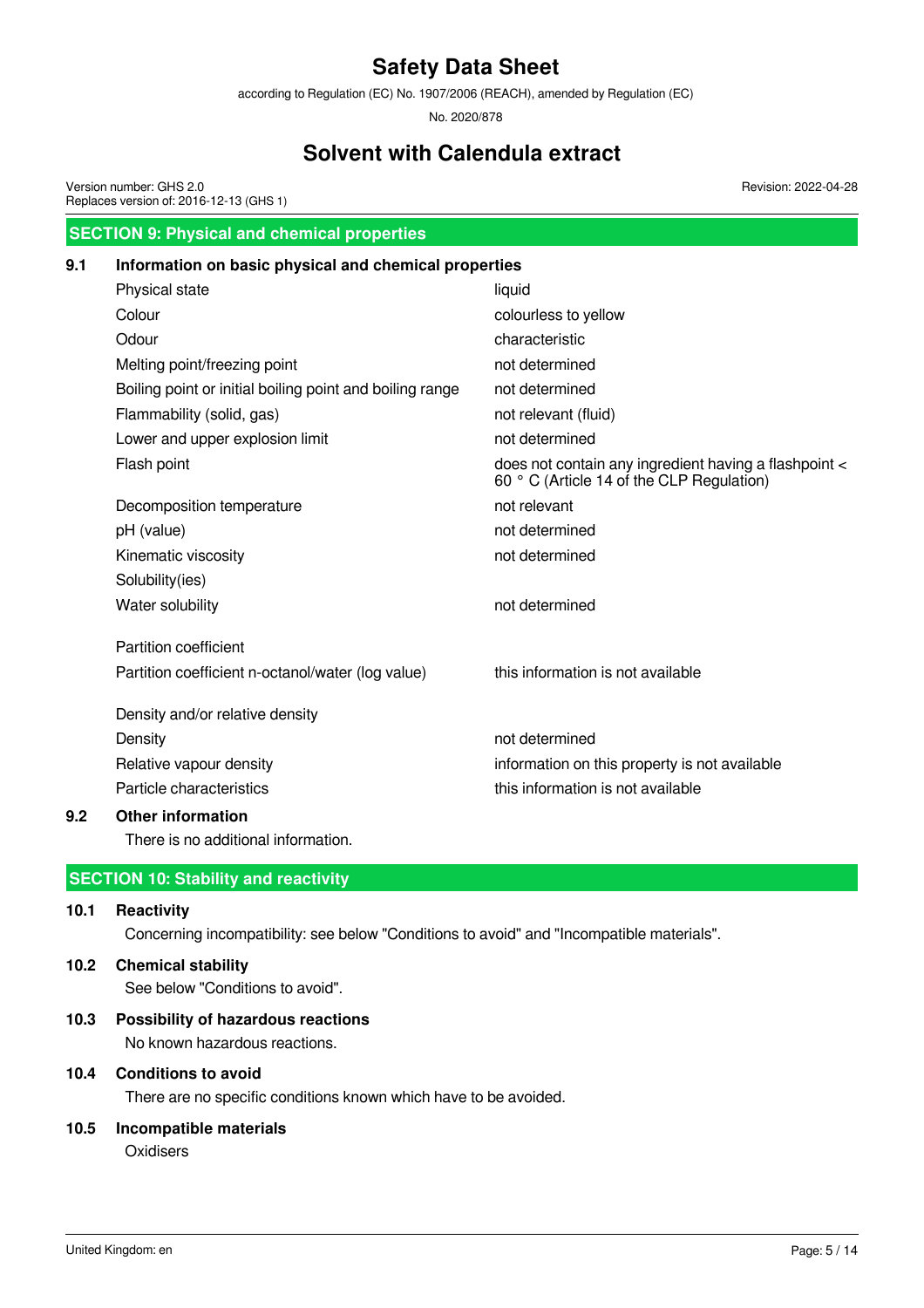according to Regulation (EC) No. 1907/2006 (REACH), amended by Regulation (EC)

No. 2020/878

### **Solvent with Calendula extract**

Version number: GHS 2.0 Replaces version of: 2016-12-13 (GHS 1) Revision: 2022-04-28

#### **10.6 Hazardous decomposition products**

Reasonably anticipated hazardous decomposition products produced as a result of use, storage, spill and heating are not known. Hazardous combustion products: see section 5.

#### **SECTION 11: Toxicological information**

#### **11.1 Information on hazard classes as defined in Regulation (EC) No 1272/2008**

#### **Classification procedure**

The method for classification of the mixture is based on ingredients of the mixture (additivity formula).

#### **Classification according to GHS (ST/SG/AC.10/30/Rev.8, GHS)**

#### **Acute toxicity**

Shall not be classified as acutely toxic.

| Acute toxicity of components of the mixture                              |               |                       |                 |                                        |                |
|--------------------------------------------------------------------------|---------------|-----------------------|-----------------|----------------------------------------|----------------|
| Name of substance                                                        | <b>CAS No</b> | <b>Exposure route</b> | <b>Endpoint</b> | Value                                  | <b>Species</b> |
| Hydrocarbons, C11-C14, n-alkanes,<br>isoalkanes, cyclics, <2% aromatics. |               | oral                  | LD50            | $>5,000$ mg/ <sub>ka</sub>             | rat            |
| Hydrocarbons, C11-C14, n-alkanes,<br>isoalkanes, cyclics, <2% aromatics. |               | inhalation: vapour    | LC50            | >5.28 <sup>mg</sup> / <sub>l</sub> /4h | rat            |
| Hydrocarbons, C11-C14, n-alkanes,<br>isoalkanes, cyclics, <2% aromatics. |               | dermal                | LD50            | $>2,000$ mg/ <sub>ka</sub>             | rabbit         |

#### **Skin corrosion/irritation**

Shall not be classified as corrosive/irritant to skin.

#### **Serious eye damage/eye irritation**

Shall not be classified as seriously damaging to the eye or eye irritant.

#### **Respiratory or skin sensitisation**

Shall not be classified as a respiratory or skin sensitiser.

#### **Germ cell mutagenicity**

Shall not be classified as germ cell mutagenic.

#### **Carcinogenicity**

Shall not be classified as carcinogenic.

#### **Reproductive toxicity**

Shall not be classified as a reproductive toxicant.

#### **Specific target organ toxicity - single exposure**

Shall not be classified as a specific target organ toxicant (single exposure).

#### **Specific target organ toxicity - repeated exposure**

Shall not be classified as a specific target organ toxicant (repeated exposure).

#### **Aspiration hazard**

May be fatal if swallowed and enters airways.

#### **11.2 Information on other hazards**

There is no additional information.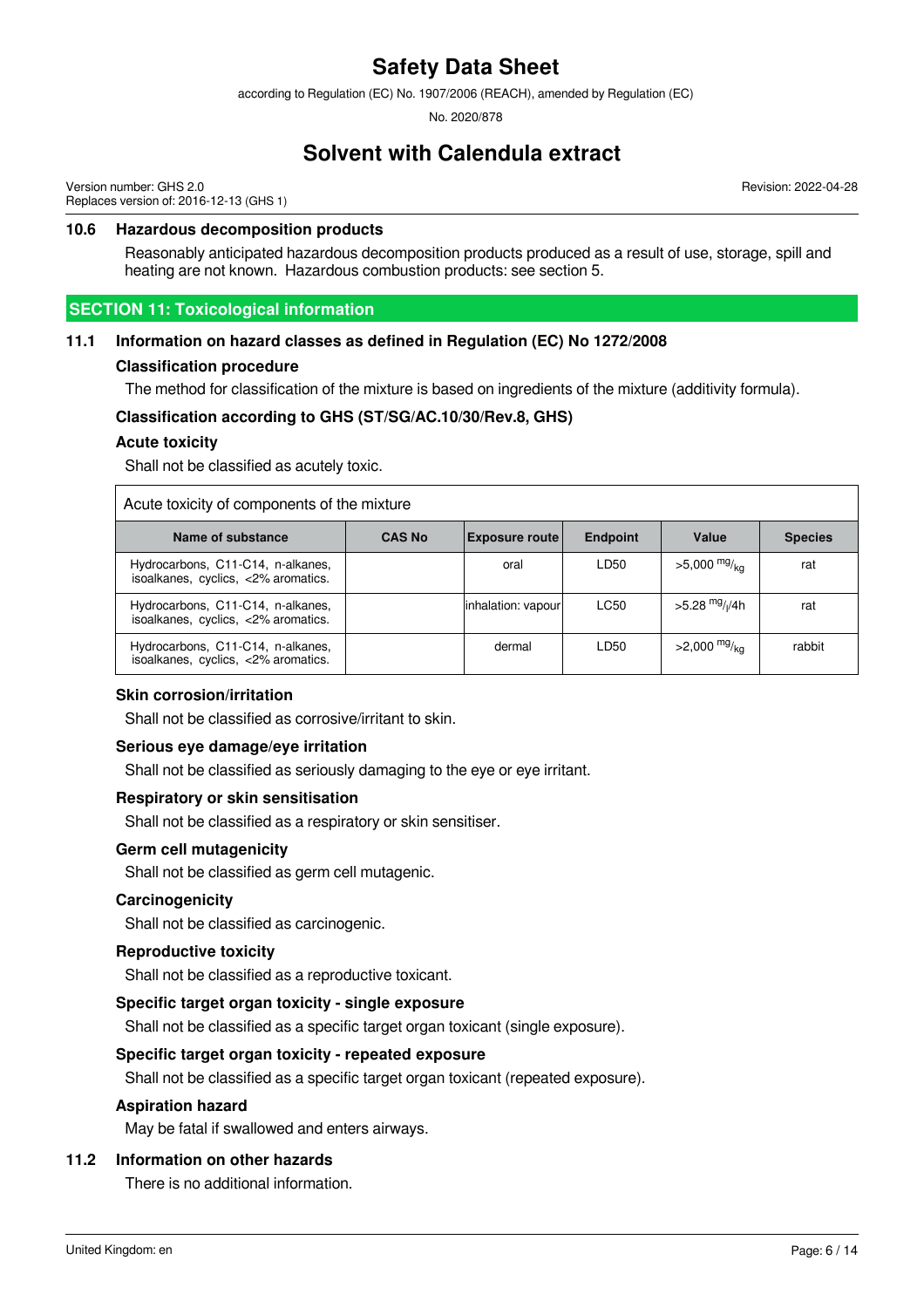according to Regulation (EC) No. 1907/2006 (REACH), amended by Regulation (EC)

No. 2020/878

## **Solvent with Calendula extract**

Version number: GHS 2.0 Replaces version of: 2016-12-13 (GHS 1)

#### **SECTION 12: Ecological information**

#### **12.1 Toxicity**

Shall not be classified as hazardous to the aquatic environment.

#### **12.2 Persistence and degradability**

Data are not available.

- **12.3 Bioaccumulative potential** Data are not available.
- **12.4 Mobility in soil** Data are not available.

**12.5 Results of PBT and vPvB assessment**

Data are not available.

# **12.6 Endocrine disrupting properties**

Information on this property is not available.

#### **12.7 Other adverse effects**

Data are not available.

#### **SECTION 13: Disposal considerations**

#### **13.1 Waste treatment methods**

#### **Sewage disposal-relevant information**

Do not empty into drains. Avoid release to the environment. Refer to special instructions/safety data sheets.

#### **Waste treatment of containers/packagings**

Completely emptied packages can be recycled. Handle contaminated packages in the same way as the substance itself.

#### **Remarks**

Please consider the relevant national or regional provisions. Waste shall be separated into the categories that can be handled separately by the local or national waste management facilities.

#### **SECTION 14: Transport information**

- 
- **14.2 UN proper shipping name** not relevant
- **14.3 Transport hazard class(es)** none
- **14.4 Packing group not assigned**
- 

#### **14.6 Special precautions for user**

There is no additional information.

**14.1 UN number or ID number not subject to transport regulations** 

**14.5 Environmental hazards** non-environmentally hazardous acc. to the dangerous goods regulations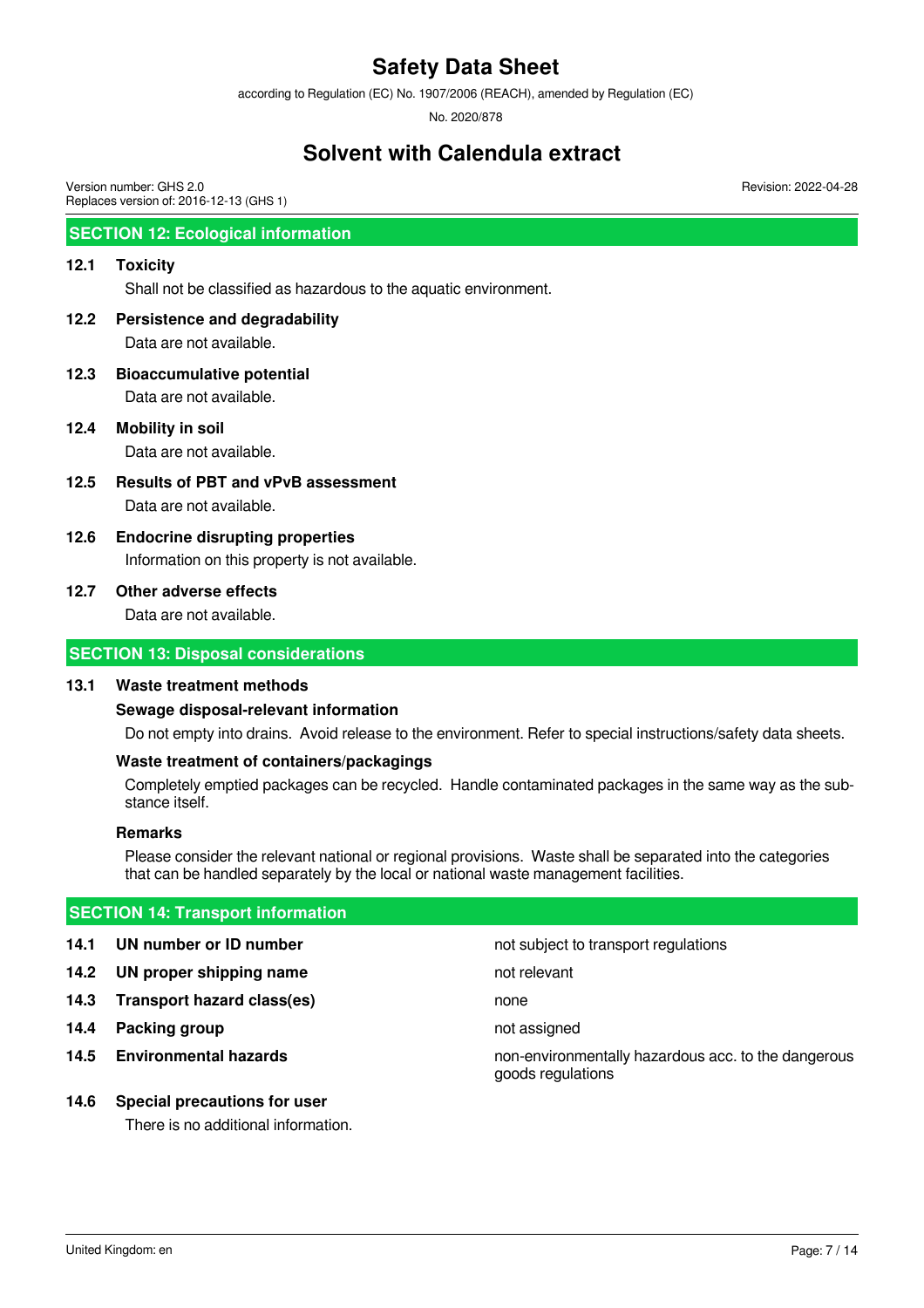according to Regulation (EC) No. 1907/2006 (REACH), amended by Regulation (EC)

No. 2020/878

### **Solvent with Calendula extract**

Version number: GHS 2.0 Replaces version of: 2016-12-13 (GHS 1) Revision: 2022-04-28

#### **14.7 Maritime transport in bulk according to IMO instruments**

#### **Information for each of the UN Model Regulations**

**International Maritime Dangerous Goods Code (IMDG) - Additional information** Not subject to IMDG.

**International Civil Aviation Organization (ICAO-IATA/DGR) - Additional information** Not subject to ICAO-IATA.

#### **SECTION 15: Regulatory information**

#### **15.1 Safety, health and environmental regulations/legislation specific for the substance or mixture**

#### **15.2 Chemical Safety Assessment**

Chemical safety assessments for substances in this mixture were not carried out.

#### **SECTION 16: Other information**

#### **Indication of changes (revised safety data sheet)**

| <b>Section</b> | Former entry (text/value)                                                                                                                                                                     | Actual entry (text/value)                                                                                                                                                                                 | Safety-rel-<br>evant |
|----------------|-----------------------------------------------------------------------------------------------------------------------------------------------------------------------------------------------|-----------------------------------------------------------------------------------------------------------------------------------------------------------------------------------------------------------|----------------------|
| 1.1            | Registration number (REACH):<br>not relevant (mixture)                                                                                                                                        |                                                                                                                                                                                                           | yes                  |
| 1.1            | Other means of identification                                                                                                                                                                 |                                                                                                                                                                                                           | yes                  |
| 1.1            |                                                                                                                                                                                               | Registration number (REACH):<br>not relevant (mixture)                                                                                                                                                    | yes                  |
| 1.2            | Relevant identified uses:<br>industrial uses: uses of substances as such or in pre-<br>parations at industrial sites<br>detergent                                                             | Relevant identified uses:<br>SU3 : industrial uses: uses of substances as such or in<br>preparations at industrial sites<br>Detergent                                                                     | yes                  |
| 1.3            | Details of the supplier of the safety data sheet:<br><b>LCM</b><br>23 RUE BARTHELEMY THIMONNIER ZINORD<br>87021 LIMOGES CEDEX 9<br>Telephone: 05.55.37.53.54<br>e-mail: stephanelcm@orange.fr | Details of the supplier of the safety data sheet:<br><b>LCM</b><br>23 rue Barthélémy Thimonnier - BP 1537<br>87021 LIMOGES CEDEX 09<br>Telephone: +33(0)5.55.37.53.54<br>e-mail: celinebesselcm@orange.fr | yes                  |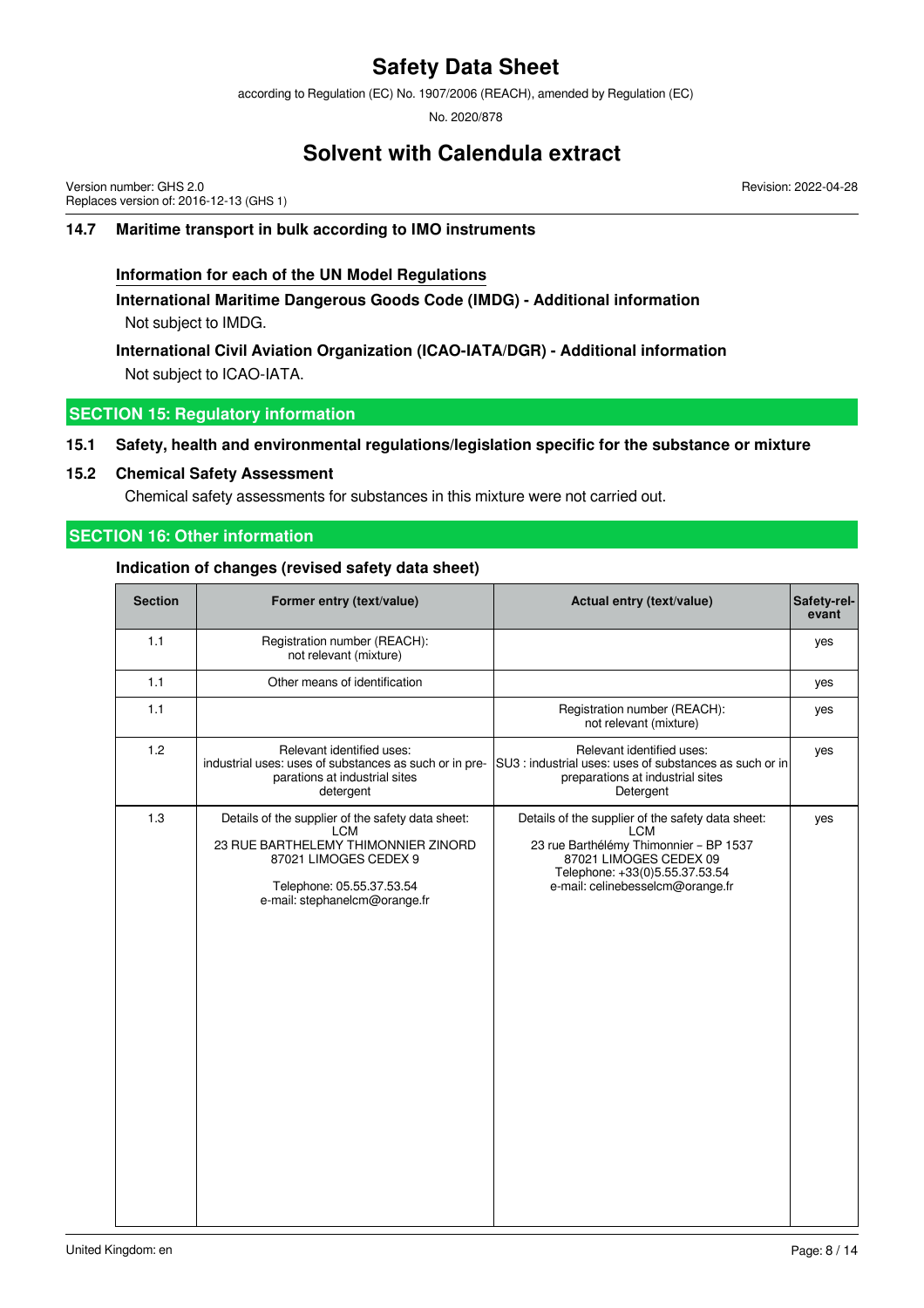according to Regulation (EC) No. 1907/2006 (REACH), amended by Regulation (EC)

No. 2020/878

# **Solvent with Calendula extract**

Version number: GHS 2.0 Replaces version of: 2016-12-13 (GHS 1)

| <b>Section</b> | Former entry (text/value)                                                                                                                                                                                                                                                                                                                                                                                                                                                                                                                                                                                                                                                                                                                                                                                                                                                        | Actual entry (text/value)                                                                            | Safety-rel-<br>evant |
|----------------|----------------------------------------------------------------------------------------------------------------------------------------------------------------------------------------------------------------------------------------------------------------------------------------------------------------------------------------------------------------------------------------------------------------------------------------------------------------------------------------------------------------------------------------------------------------------------------------------------------------------------------------------------------------------------------------------------------------------------------------------------------------------------------------------------------------------------------------------------------------------------------|------------------------------------------------------------------------------------------------------|----------------------|
| 1.4            | Emergency information service:<br>Austria: +431 406 43 43;<br>Belgium: +070 245 245 (7 /7 24/24);<br>Bulgaria: +359 2 9154 409;<br>Czech republic tel +420 224 919 293, +420 224 915<br>402;<br>Denmark: 82 12 12 12;<br>Estonia : tel nationally 16662, from abroad (+372) 626<br>93.90:<br>Finland: (09) 471 977 (direct) or (09) 4711 (ex-<br>change);<br>France: +33 (0) 145 42 59 59 (7/7 24/24);<br>Germany: 030/19240;<br>Hungary: +36 1 476 6464;<br>Ireland: 01 8092566 or 01 8379964;<br>Italie: 0659943733;<br>Lithuania: 370 5 236 20 52 ou 370 687 53 378;<br>Malta: 2545 0000;<br>Netherlands: 030-2748888;<br>New zealand: 0800 764 766 or 0800 611 116;<br>Norway: +47 810 20 050;<br>Portugal: 808 250 143;<br>Romania: 021.318.36.06;<br>Slovakia: 421 2 5477 4166;<br>Spain: $+34915620420$ ;<br>Sweden: 112 ou 08-331231.<br>United kingdom: +44 7769893997. | Emergency information service :<br>+44 121 507 4123                                                  | yes                  |
| 2.1            |                                                                                                                                                                                                                                                                                                                                                                                                                                                                                                                                                                                                                                                                                                                                                                                                                                                                                  | Classification according to Regulation (EC) No 1272/<br>2008 (CLP):<br>change in the listing (table) | yes                  |
| 2.1            | Remarks:<br>For full text of H-phrases: see SECTION 16.                                                                                                                                                                                                                                                                                                                                                                                                                                                                                                                                                                                                                                                                                                                                                                                                                          |                                                                                                      | yes                  |
| 2.2            |                                                                                                                                                                                                                                                                                                                                                                                                                                                                                                                                                                                                                                                                                                                                                                                                                                                                                  | Pictograms:<br>change in the listing (table)                                                         | yes                  |
| 2.2            | <b>Hazard statements</b>                                                                                                                                                                                                                                                                                                                                                                                                                                                                                                                                                                                                                                                                                                                                                                                                                                                         |                                                                                                      | yes                  |
| 2.2            |                                                                                                                                                                                                                                                                                                                                                                                                                                                                                                                                                                                                                                                                                                                                                                                                                                                                                  | - Pictograms:<br>change in the listing (table)                                                       | yes                  |
| 2.2            | Precautionary statements                                                                                                                                                                                                                                                                                                                                                                                                                                                                                                                                                                                                                                                                                                                                                                                                                                                         |                                                                                                      | yes                  |
| 2.2            | Precautionary statements - response                                                                                                                                                                                                                                                                                                                                                                                                                                                                                                                                                                                                                                                                                                                                                                                                                                              |                                                                                                      | yes                  |
| 2.2            |                                                                                                                                                                                                                                                                                                                                                                                                                                                                                                                                                                                                                                                                                                                                                                                                                                                                                  | Precautionary statements - response:<br>change in the listing (table)                                | yes                  |
| 2.2            | Precautionary statements - storage                                                                                                                                                                                                                                                                                                                                                                                                                                                                                                                                                                                                                                                                                                                                                                                                                                               |                                                                                                      | yes                  |
| 2.2            |                                                                                                                                                                                                                                                                                                                                                                                                                                                                                                                                                                                                                                                                                                                                                                                                                                                                                  | Precautionary statements - storage:<br>change in the listing (table)                                 | yes                  |
| 2.2            | Precautionary statements - disposal                                                                                                                                                                                                                                                                                                                                                                                                                                                                                                                                                                                                                                                                                                                                                                                                                                              |                                                                                                      | yes                  |
| 2.2            |                                                                                                                                                                                                                                                                                                                                                                                                                                                                                                                                                                                                                                                                                                                                                                                                                                                                                  | Precautionary statements - disposal:<br>change in the listing (table)                                | yes                  |
| 2.2            |                                                                                                                                                                                                                                                                                                                                                                                                                                                                                                                                                                                                                                                                                                                                                                                                                                                                                  | - Precautionary statements:<br>change in the listing (table)                                         | yes                  |
| 3.2            |                                                                                                                                                                                                                                                                                                                                                                                                                                                                                                                                                                                                                                                                                                                                                                                                                                                                                  | Description of the mixture:<br>change in the listing (table)                                         | yes                  |
| 3.2            |                                                                                                                                                                                                                                                                                                                                                                                                                                                                                                                                                                                                                                                                                                                                                                                                                                                                                  | Description of the mixture:<br>change in the listing (table)                                         | yes                  |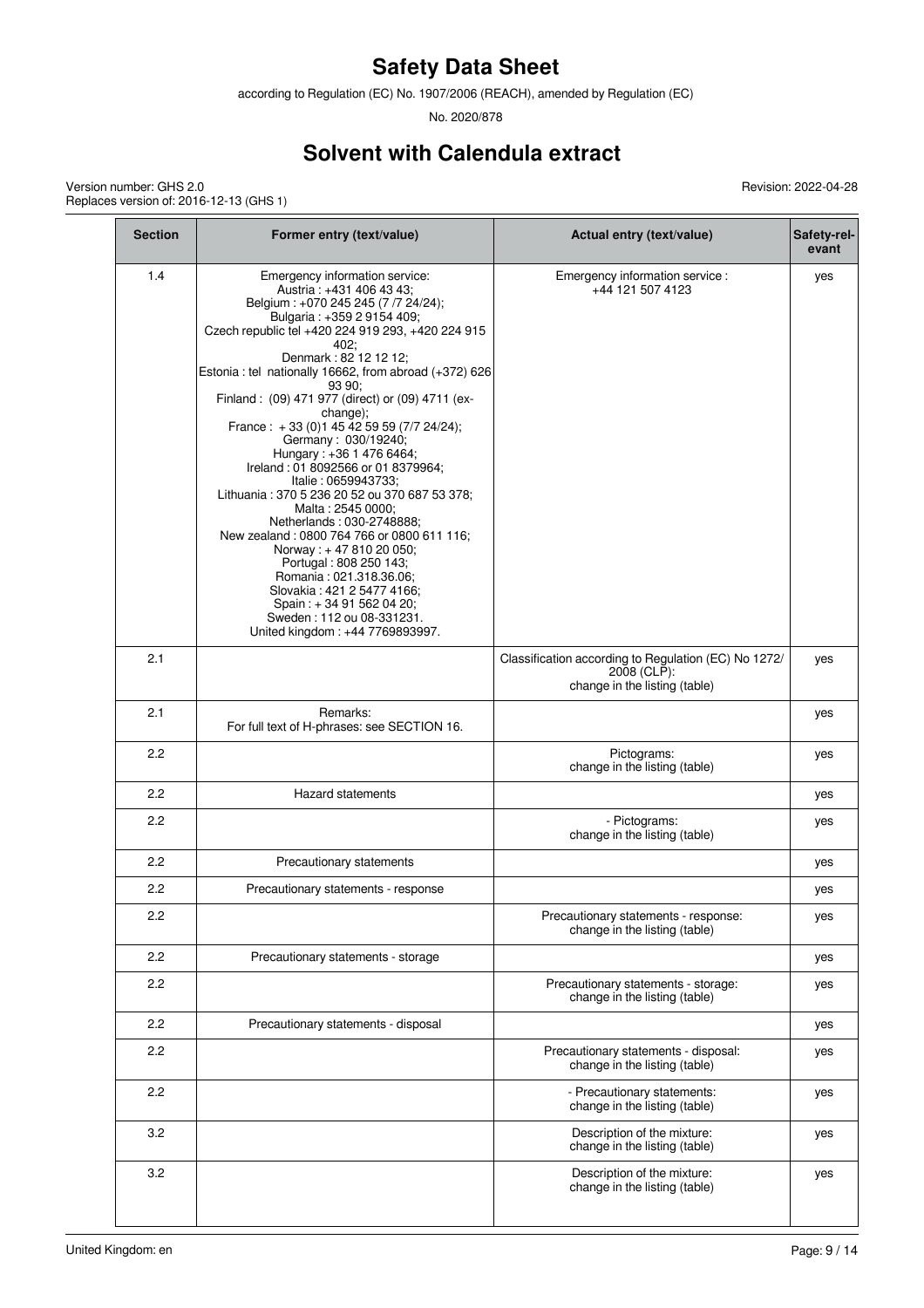according to Regulation (EC) No. 1907/2006 (REACH), amended by Regulation (EC)

No. 2020/878

# **Solvent with Calendula extract**

Version number: GHS 2.0 Replaces version of: 2016-12-13 (GHS 1)

| <b>Section</b> | Former entry (text/value)                                                                                                                                                                                                | Actual entry (text/value)                                                                                                                                                                                                                                               | Safety-rel-<br>evant |
|----------------|--------------------------------------------------------------------------------------------------------------------------------------------------------------------------------------------------------------------------|-------------------------------------------------------------------------------------------------------------------------------------------------------------------------------------------------------------------------------------------------------------------------|----------------------|
| 5.2            |                                                                                                                                                                                                                          | Special hazards arising from the substance or mixture Special hazards arising from the substance or mixture:<br>None.                                                                                                                                                   | yes                  |
| 5.2            | Hazardous combustion products:<br>nitrogen oxides (NOx)                                                                                                                                                                  |                                                                                                                                                                                                                                                                         | yes                  |
| 6.4            | Reference to other sections:<br>Hazardous combustion products: see section 5. Per-<br>sonal protective equipment: see section 8. Incompat-<br>ble materials: see section 10. Disposal considerations:<br>see section 13. | Reference to other sections:<br>Personal protective equipment: see section 8. Incom-<br>patible materials: see section 10. Disposal considera-<br>tions: see section 13.                                                                                                | yes                  |
| 7.2            | Conditions for safe storage, including any incompatib-<br>ilities                                                                                                                                                        | Conditions for safe storage, including any incompatib-<br>ilities:<br>Observe hints for combined storage.                                                                                                                                                               | yes                  |
| 7.2            | Managing of associated risks                                                                                                                                                                                             |                                                                                                                                                                                                                                                                         | yes                  |
| 7.2            | Incompatible substances or mixtures:<br>Observe hints for combined storage.                                                                                                                                              |                                                                                                                                                                                                                                                                         | yes                  |
| 8.1            | Control parameters                                                                                                                                                                                                       | Control parameters:<br>This information is not available.                                                                                                                                                                                                               | yes                  |
| 8.1            | National limit values                                                                                                                                                                                                    |                                                                                                                                                                                                                                                                         | yes                  |
| 8.1            | Occupational exposure limit values (Workplace Expos-<br>ure Limits):<br>No information available.                                                                                                                        |                                                                                                                                                                                                                                                                         | yes                  |
| 8.2            | Eye/face protection:<br>Wear eye/face protection.                                                                                                                                                                        | Eye/face protection:<br>Wear eye protection. Use of waterproof type goggles.                                                                                                                                                                                            | yes                  |
| 8.2            | Respiratory protection:<br>In case of inadequate ventilation wear respiratory pro-<br>tection.                                                                                                                           | Respiratory protection:<br>Type: A-P2 (combined filters against particles and or-<br>ganic gases and vapours, colour code: Brown/White).<br>Type: ABEK-P2 (combined filters against gases, va-<br>pours and particles, colour code: Brown/Grey/Yellow/<br>Green/White). | yes                  |
| 9.1            | Appearance                                                                                                                                                                                                               |                                                                                                                                                                                                                                                                         | yes                  |
| 9.1            | Colour:<br>colourless to pale yellow                                                                                                                                                                                     | Colour:<br>colourless to yellow                                                                                                                                                                                                                                         | yes                  |
| 9.1            | Odour:<br>characteristic                                                                                                                                                                                                 |                                                                                                                                                                                                                                                                         | yes                  |
| 9.1            | Other physical and chemical parameters                                                                                                                                                                                   |                                                                                                                                                                                                                                                                         | yes                  |
| 9.1            |                                                                                                                                                                                                                          | Odour:<br>characteristic                                                                                                                                                                                                                                                | yes                  |
| 9.1            | Evaporation rate:<br>not determined                                                                                                                                                                                      |                                                                                                                                                                                                                                                                         | yes                  |
| 9.1            | Vapour pressure:<br>not determined                                                                                                                                                                                       |                                                                                                                                                                                                                                                                         | yes                  |
| 9.1            |                                                                                                                                                                                                                          | Decomposition temperature:<br>not relevant                                                                                                                                                                                                                              | yes                  |
| 9.1            |                                                                                                                                                                                                                          | Kinematic viscosity:<br>not determined                                                                                                                                                                                                                                  | yes                  |
| 9.1            | Solubility(ies):<br>not determined                                                                                                                                                                                       | Solubility(ies)                                                                                                                                                                                                                                                         | yes                  |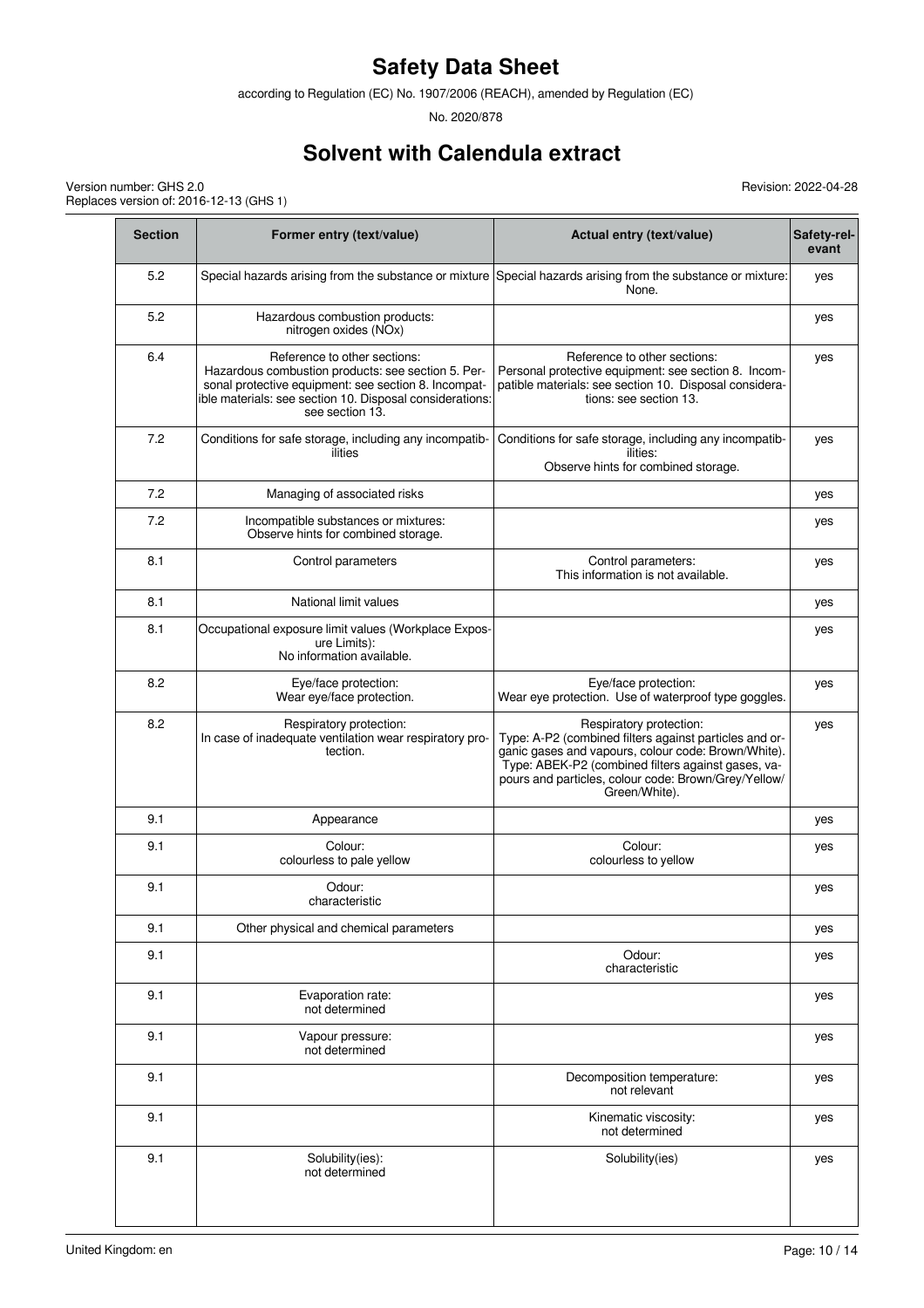according to Regulation (EC) No. 1907/2006 (REACH), amended by Regulation (EC)

No. 2020/878

# **Solvent with Calendula extract**

Revision: 2022-04-28

Version number: GHS 2.0 Replaces version of: 2016-12-13 (GHS 1)

| <b>Section</b> | Former entry (text/value)                                                                                                                         | Actual entry (text/value)                                                                                                                    | Safety-rel-<br>evant |
|----------------|---------------------------------------------------------------------------------------------------------------------------------------------------|----------------------------------------------------------------------------------------------------------------------------------------------|----------------------|
| 9.1            |                                                                                                                                                   | Water solubility:<br>not determined                                                                                                          | yes                  |
| 9.1            | Auto-ignition temperature:<br>not determined                                                                                                      |                                                                                                                                              | yes                  |
| 9.1            | Viscosity:<br>not determined                                                                                                                      |                                                                                                                                              | yes                  |
| 9.1            | Explosive properties:<br>none                                                                                                                     |                                                                                                                                              | yes                  |
| 9.1            | Oxidising properties:<br>none                                                                                                                     |                                                                                                                                              | yes                  |
| 9.1            |                                                                                                                                                   | Density and/or relative density                                                                                                              | yes                  |
| 9.1            |                                                                                                                                                   | Density:<br>not determined                                                                                                                   | yes                  |
| 9.1            |                                                                                                                                                   | Particle characteristics:<br>this information is not available                                                                               | yes                  |
| 9.2            | Other information                                                                                                                                 | Other information:<br>There is no additional information.                                                                                    | yes                  |
| 10.4           | Physical stresses which might result in a hazardous<br>situation and have to be avoided:<br>strong shocks                                         |                                                                                                                                              | yes                  |
| 10.5           | Incompatible materials:<br>There is no additional information.                                                                                    | Incompatible materials:<br>Oxidisers                                                                                                         | yes                  |
| 11.1           | Information on toxicological effects:<br>Test data are not available for the complete mixture.                                                    | Information on hazard classes as defined in Regula-<br>tion (EC) No 1272/2008                                                                | yes                  |
| 11.1           |                                                                                                                                                   | Acute toxicity:<br>change in the listing (table)                                                                                             | yes                  |
| 11.1           |                                                                                                                                                   | Acute toxicity of components of the mixture:<br>change in the listing (table)                                                                | yes                  |
| 11.1           | Summary of evaluation of the CMR properties:<br>Shall not be classified as germ cell mutagenic, carci-<br>nogenic nor as a reproductive toxicant. |                                                                                                                                              | yes                  |
| 11.1           | Specific target organ toxicity (STOT):<br>Shall not be classified as a specific target organ toxic-<br>ant.                                       |                                                                                                                                              | yes                  |
| 11.1           |                                                                                                                                                   | Germ cell mutagenicity:<br>Shall not be classified as germ cell mutagenic.                                                                   | yes                  |
| 11.1           |                                                                                                                                                   | Carcinogenicity:<br>Shall not be classified as carcinogenic.                                                                                 | yes                  |
| 11.1           |                                                                                                                                                   | Reproductive toxicity:<br>Shall not be classified as a reproductive toxicant.                                                                | yes                  |
| 11.1           |                                                                                                                                                   | Specific target organ toxicity - single exposure:<br>Shall not be classified as a specific target organ toxic-<br>ant (single exposure).     | yes                  |
| 11.1           |                                                                                                                                                   | Specific target organ toxicity - repeated exposure:<br>Shall not be classified as a specific target organ toxic-<br>ant (repeated exposure). | yes                  |
| 11.2           |                                                                                                                                                   | Information on other hazards:<br>There is no additional information.                                                                         | yes                  |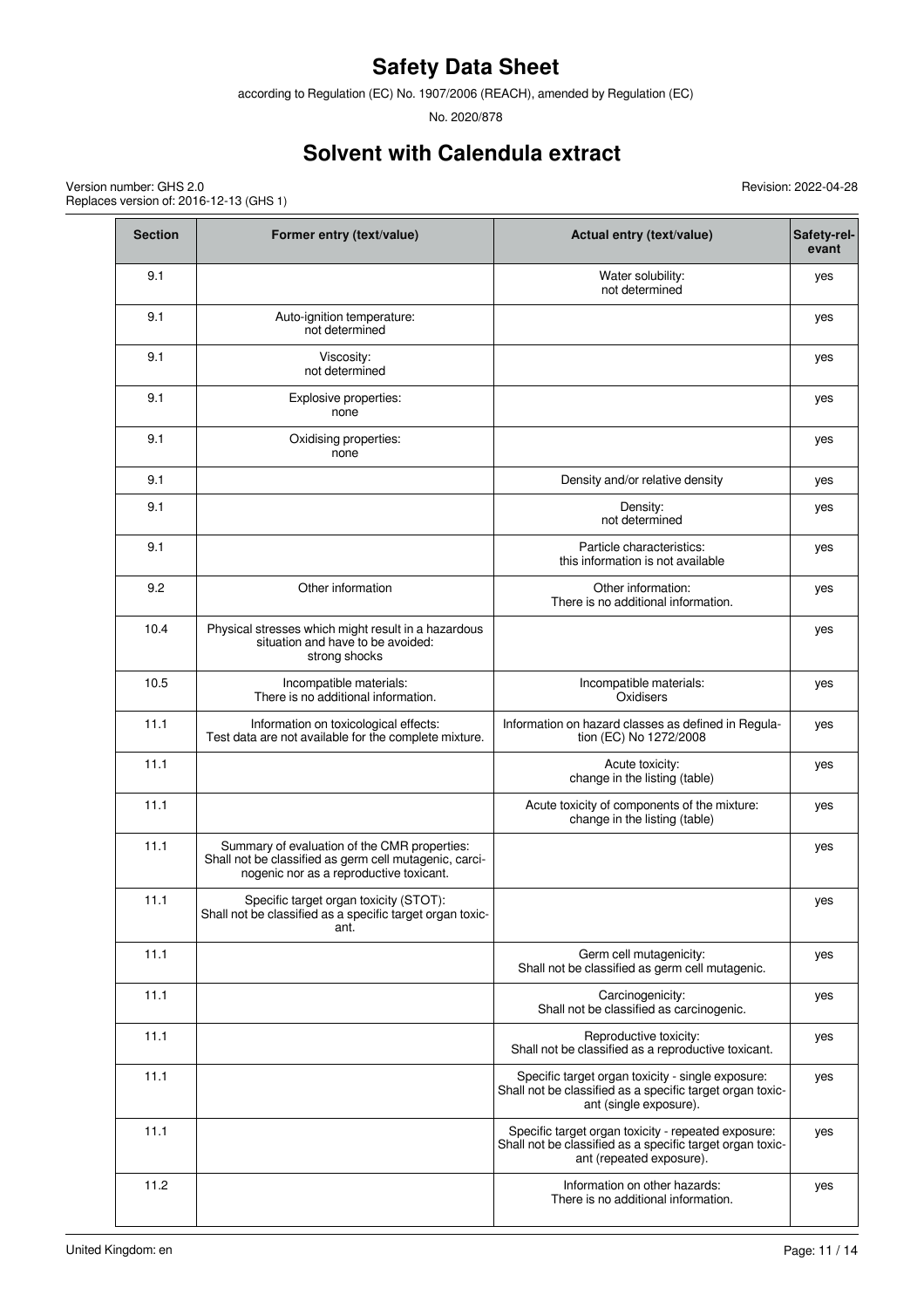according to Regulation (EC) No. 1907/2006 (REACH), amended by Regulation (EC)

No. 2020/878

# **Solvent with Calendula extract**

Revision: 2022-04-28

| <b>Section</b> | Former entry (text/value)                                                                                                                                                                                                                                                   | Actual entry (text/value)                                                                                                                                                                                                                                                                                                                                                                                                                                                                                                                                           | Safety-rel-<br>evant |
|----------------|-----------------------------------------------------------------------------------------------------------------------------------------------------------------------------------------------------------------------------------------------------------------------------|---------------------------------------------------------------------------------------------------------------------------------------------------------------------------------------------------------------------------------------------------------------------------------------------------------------------------------------------------------------------------------------------------------------------------------------------------------------------------------------------------------------------------------------------------------------------|----------------------|
| 12.1           | Biodegradation:<br>The relevant substances of the mixture are readily bio-<br>degradable.                                                                                                                                                                                   |                                                                                                                                                                                                                                                                                                                                                                                                                                                                                                                                                                     | yes                  |
| 12.6           | Other adverse effects:<br>Data are not available.                                                                                                                                                                                                                           | Endocrine disrupting properties:<br>Information on this property is not available.                                                                                                                                                                                                                                                                                                                                                                                                                                                                                  | yes                  |
| 13.1           | Waste treatment of containers/packagings:<br>It is a dangerous waste; only packagings which are<br>approved (e.g. acc. to ADR) may be used. Completely<br>emptied packages can be recycled. Handle contamin-<br>ated packages in the same way as the substance it-<br>self. | Waste treatment of containers/packagings:<br>Completely emptied packages can be recycled.<br>Handle contaminated packages in the same way as<br>the substance itself.                                                                                                                                                                                                                                                                                                                                                                                               | yes                  |
| 13.1           | Relevant provisions relating to waste                                                                                                                                                                                                                                       |                                                                                                                                                                                                                                                                                                                                                                                                                                                                                                                                                                     | yes                  |
| 13.1           | Properties of waste which render it hazardous:<br>not assigned                                                                                                                                                                                                              |                                                                                                                                                                                                                                                                                                                                                                                                                                                                                                                                                                     | yes                  |
| 14.3           | Transport hazard class(es)                                                                                                                                                                                                                                                  | Transport hazard class(es):<br>none                                                                                                                                                                                                                                                                                                                                                                                                                                                                                                                                 | yes                  |
| 14.3           | Class:                                                                                                                                                                                                                                                                      |                                                                                                                                                                                                                                                                                                                                                                                                                                                                                                                                                                     | yes                  |
| 14.4           | Packing group:<br>not relevant                                                                                                                                                                                                                                              | Packing group:<br>not assigned                                                                                                                                                                                                                                                                                                                                                                                                                                                                                                                                      | yes                  |
| 14.5           | Environmental hazards:<br>none (non-environmentally hazardous acc. to the dan-<br>gerous goods regulations)                                                                                                                                                                 | Environmental hazards:<br>non-environmentally hazardous acc. to the dangerous<br>goods regulations                                                                                                                                                                                                                                                                                                                                                                                                                                                                  | yes                  |
| 14.7           | Transport in bulk according to Annex II of MARPOL<br>and the IBC Code:<br>The cargo is not intended to be carried in bulk.                                                                                                                                                  | Maritime transport in bulk according to IMO instru-<br>ments                                                                                                                                                                                                                                                                                                                                                                                                                                                                                                        | yes                  |
| 14.7           |                                                                                                                                                                                                                                                                             | Information for each of the UN Model Regulations                                                                                                                                                                                                                                                                                                                                                                                                                                                                                                                    | yes                  |
| 14.7           |                                                                                                                                                                                                                                                                             | International Maritime Dangerous Goods Code (IMDG)<br>- Additional information:<br>Not subject to IMDG.                                                                                                                                                                                                                                                                                                                                                                                                                                                             | yes                  |
| 14.7           |                                                                                                                                                                                                                                                                             | International Civil Aviation Organization (ICAO-IATA/<br>DGR) - Additional information:<br>Not subject to ICAO-IATA.                                                                                                                                                                                                                                                                                                                                                                                                                                                | yes                  |
| 16             |                                                                                                                                                                                                                                                                             | Abbreviations and acronyms:<br>change in the listing (table)                                                                                                                                                                                                                                                                                                                                                                                                                                                                                                        | yes                  |
| 16             | Key literature references and sources for data:<br>- Supplier<br>- ECHA (echa.europa.eu/fr)<br>- ECHA                                                                                                                                                                       | Key literature references and sources for data:<br>Supplier.<br>ECHA.Regulation (EC) No 1272/2008 on classifica-<br>tion, labelling and packaging of substances and mix-<br>tures. Regulation (EC) No. 1907/2006 (REACH),<br>amended by 2020/878/EU.Agreement concerning the<br>International Carriage of Dangerous Goods by Road<br>(ADR). Regulations concerning the International Car-<br>riage of Dangerous Goods by Rail (RID). International<br>Maritime Dangerous Goods Code (IMDG). Danger-<br>ous Goods Regulations (DGR) for the air transport<br>(IATA). | yes                  |
| 16             | Classification procedure:<br>Physical and chemical properties: The classification is<br>based on tested mixture.<br>Health hazards/environmental hazards: The method<br>for classification of the mixture is based on ingredients<br>of the mixture (additivity formula).   | Classification procedure:<br>Health hazards, Environmental hazards: The method<br>for classification of the mixture is based on ingredients<br>of the mixture (additivity formula).                                                                                                                                                                                                                                                                                                                                                                                 | yes                  |

Version number: GHS 2.0 Replaces version of: 2016-12-13 (GHS 1)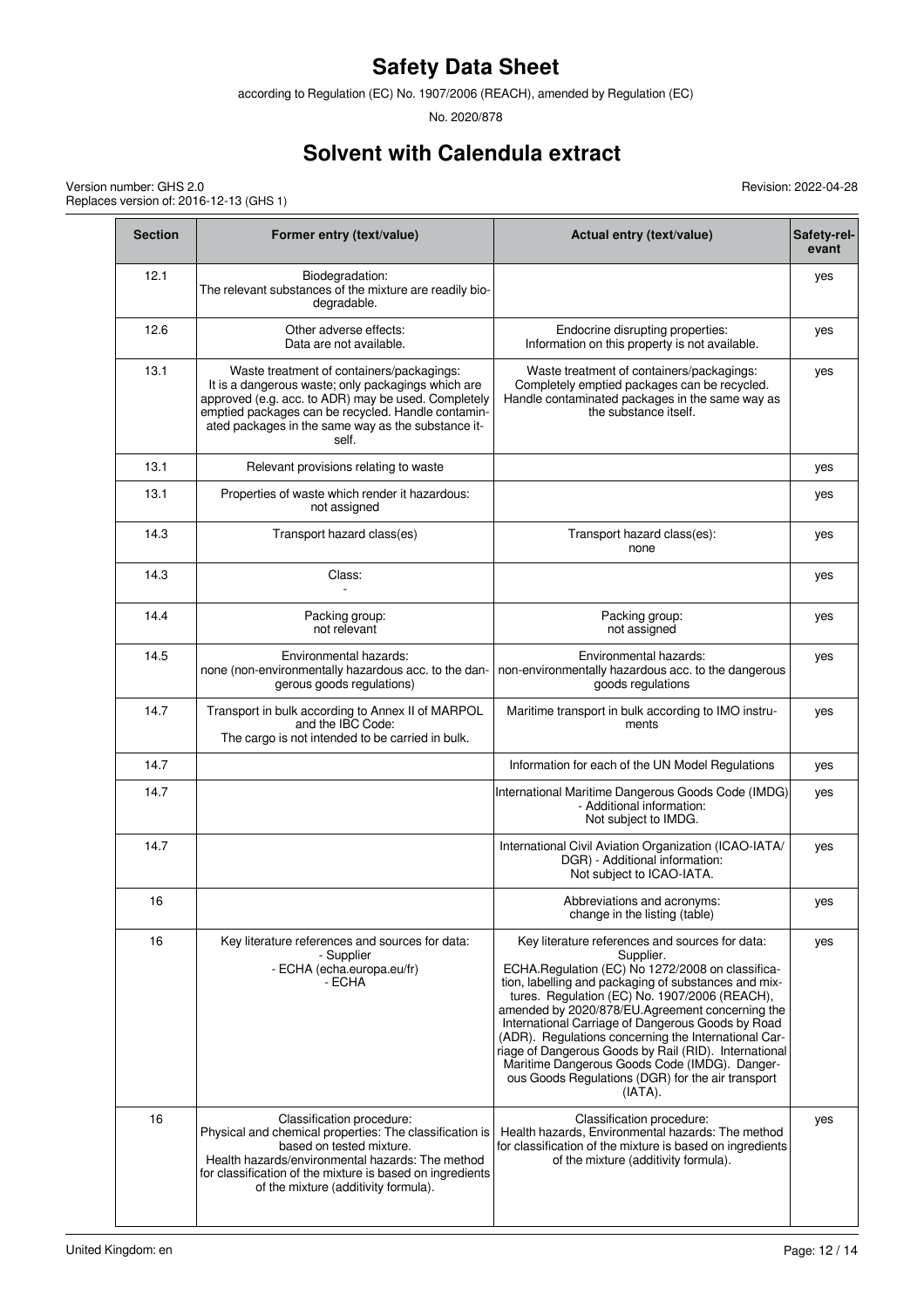according to Regulation (EC) No. 1907/2006 (REACH), amended by Regulation (EC)

No. 2020/878

# **Solvent with Calendula extract**

Version number: GHS 2.0 Replaces version of: 2016-12-13 (GHS 1) Revision: 2022-04-28

| <b>Section</b> | Former entry (text/value)                                                                                                                                                                                                                                                                                                                                                                                                                                                                                                                                                                                                                                                                                                                                                                                             | Actual entry (text/value)                                                                                                                                                                                                                                                                                                                                                                                                                                                                                                                                                                                                                                                                                                                                                                                                                                                                                                                                                                                                                                 | <b>Safety-rel-</b><br>evant |
|----------------|-----------------------------------------------------------------------------------------------------------------------------------------------------------------------------------------------------------------------------------------------------------------------------------------------------------------------------------------------------------------------------------------------------------------------------------------------------------------------------------------------------------------------------------------------------------------------------------------------------------------------------------------------------------------------------------------------------------------------------------------------------------------------------------------------------------------------|-----------------------------------------------------------------------------------------------------------------------------------------------------------------------------------------------------------------------------------------------------------------------------------------------------------------------------------------------------------------------------------------------------------------------------------------------------------------------------------------------------------------------------------------------------------------------------------------------------------------------------------------------------------------------------------------------------------------------------------------------------------------------------------------------------------------------------------------------------------------------------------------------------------------------------------------------------------------------------------------------------------------------------------------------------------|-----------------------------|
| 16             | Disclaimer:<br>This document has been prepared in compliance with<br>the Regulation (EU) 453/2010 of the Commission of<br>20 May 2010 and the classification has been carried<br>out in compliance with the Regulation (EC) 1272/2008<br>of the Parliament and the Council of 16 December<br>2008, from available data on the substance (s) or the<br>mixture concerned by this document at its release<br>date.<br>Information mentioned in this document is intended to<br>ensure, safety on handling, use, processing, storage,<br>transport, and placing on the market of the substance<br>or the mixture.<br>This information may not be valid, if the substance or<br>document.<br>The recipient of this safety data sheet remains re-<br>sponsible for its transmission within the downstream<br>supply chain. | Disclaimer:<br>This document has been prepared in compliance with<br>the Regulation (EU) 878/2020 of the Commission of<br>18 June 2020 and the classification has been carried<br>out in compliance with the Regulation (EC) 1272/2008<br>of the Parliament and the Council of 16 December<br>2008, from available data on the substance (s) or the<br>mixture concerned by this document at its release<br>date.<br>Information mentioned in this document is intended to<br>ensure, safety on handling, use, processing, storage,<br>transport, and placing on the market of the substance<br>or the mixture.<br>This information may not be valid, if the substance or<br>the mixture concerned by this document is used for an-the mixture concerned by this document is used for an-<br>other usage than the one mentioned in section 1 of this other usage than the one mentioned in section 1 of this<br>document.<br>The recipient of this safety data sheet remains re-<br>sponsible for its transmission within the downstream<br>supply chain. | yes                         |

#### **Abbreviations and acronyms**

| Abbr.           | <b>Descriptions of used abbreviations</b>                                                                                                                                            |
|-----------------|--------------------------------------------------------------------------------------------------------------------------------------------------------------------------------------|
| <b>ADR</b>      | Accord relatif au transport international des marchandises dangereuses par route (Agreement concerning the In-<br>ternational Carriage of Dangerous Goods by Road)                   |
| Asp. Tox.       | Aspiration hazard                                                                                                                                                                    |
| CAS             | Chemical Abstracts Service (service that maintains the most comprehensive list of chemical substances)                                                                               |
| <b>CLP</b>      | Regulation (EC) No 1272/2008 on classification, labelling and packaging of substances and mixtures                                                                                   |
| <b>DGR</b>      | Dangerous Goods Regulations (see IATA/DGR)                                                                                                                                           |
| EC No           | The EC Inventory (EINECS, ELINCS and the NLP-list) is the source for the seven-digit EC number, an identifier of<br>substances commercially available within the EU (European Union) |
| <b>EINECS</b>   | European Inventory of Existing Commercial Chemical Substances                                                                                                                        |
| <b>ELINCS</b>   | European List of Notified Chemical Substances                                                                                                                                        |
| <b>GHS</b>      | "Globally Harmonized System of Classification and Labelling of Chemicals" developed by the United Nations (ST/<br>SG/AC.10/30/Rev.8)                                                 |
| <b>IATA</b>     | International Air Transport Association                                                                                                                                              |
| <b>IATA/DGR</b> | Dangerous Goods Regulations (DGR) for the air transport (IATA)                                                                                                                       |
| <b>ICAO</b>     | International Civil Aviation Organization                                                                                                                                            |
| <b>IMDG</b>     | International Maritime Dangerous Goods Code                                                                                                                                          |
| index No        | The Index number is the identification code given to the substance in Part 3 of Annex VI to Regulation (EC) No<br>1272/2008                                                          |
| <b>LC50</b>     | Lethal Concentration 50%: the LC50 corresponds to the concentration of a tested substance causing 50 % lethal-<br>ity during a specified time interval                               |
| LD50            | Lethal Dose 50 %: the LD50 corresponds to the dose of a tested substance causing 50 % lethality during a spe-<br>cified time interval                                                |
| <b>NLP</b>      | No-Longer Polymer                                                                                                                                                                    |
| <b>PBT</b>      | Persistent. Bioaccumulative and Toxic                                                                                                                                                |